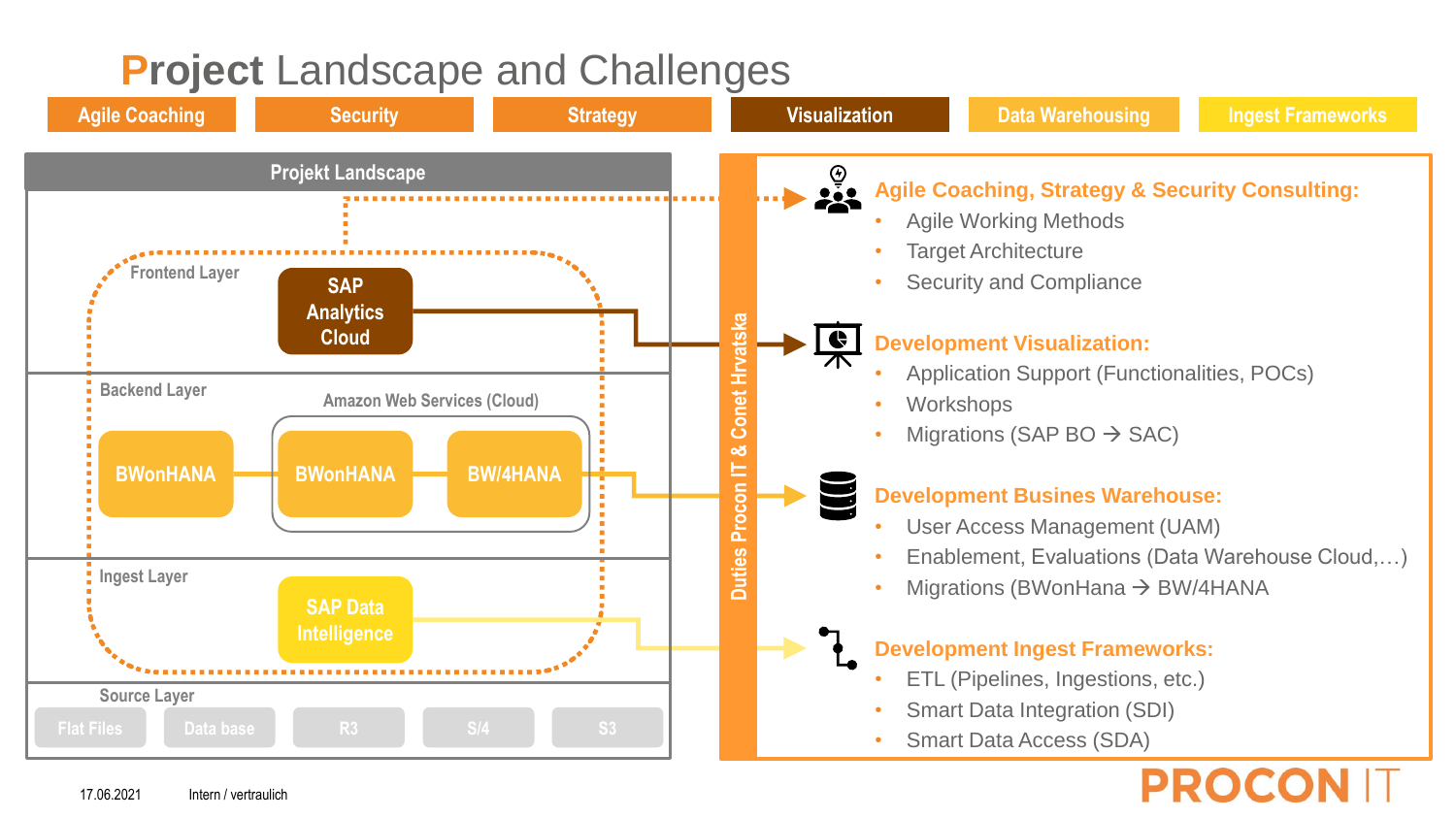## **Project Landscape and Challenges Agile Coaching Security Strategy Visualization Data Warehousing Ingest Frameworks Projekt Landscape** 白木 **Development & Strategy: Frontend Layer** • Migration SAP Business Objects to SAP Analytics **Analysis Cloud for office SAP of the Contract of Contract of Contract of Contract of Contract of Contract of Contract of Contract of Contract of Contract of Contract of Contract of Contract of Contract of Contract of Contract of C SAP**  Migration JAVA "Stack" to SAP Analytics Cloud **"Stack"SAP Analytics**  • Consolidation of Application **Business Cloud Harry** Conet Hrvatska **Duties Procon IT & Conet Hrvatska** • Application Support **Objects Backend Layer Security:** • Authorization Concept න් **Multi Factor Authentication** E **Duties Procon** • Governance Checklist **Ingest Layer Source Layer**

**PROCON IT** 

### 17.06.2021 Intern / vertraulich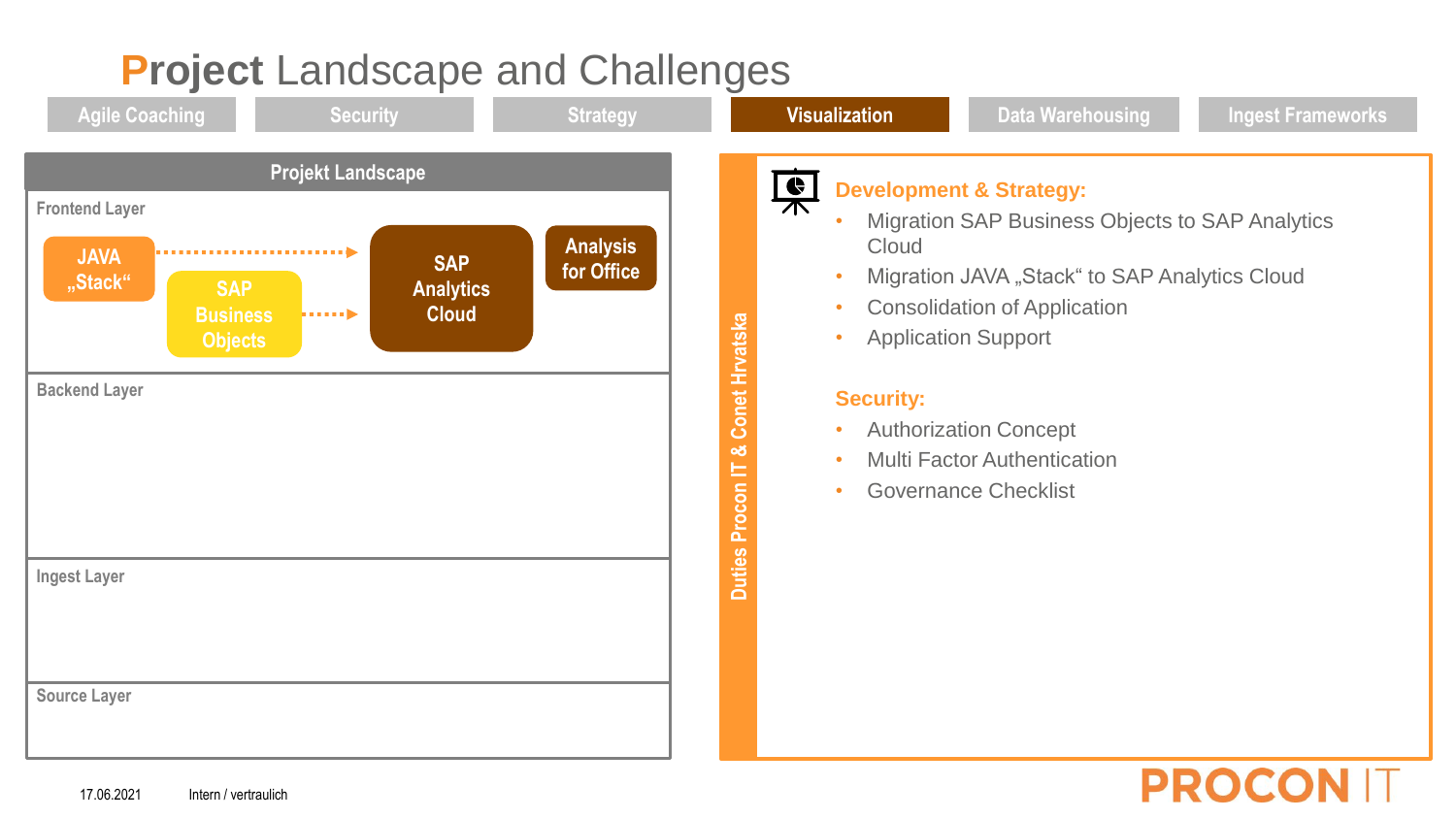

### 17.06.2021 Intern / vertraulich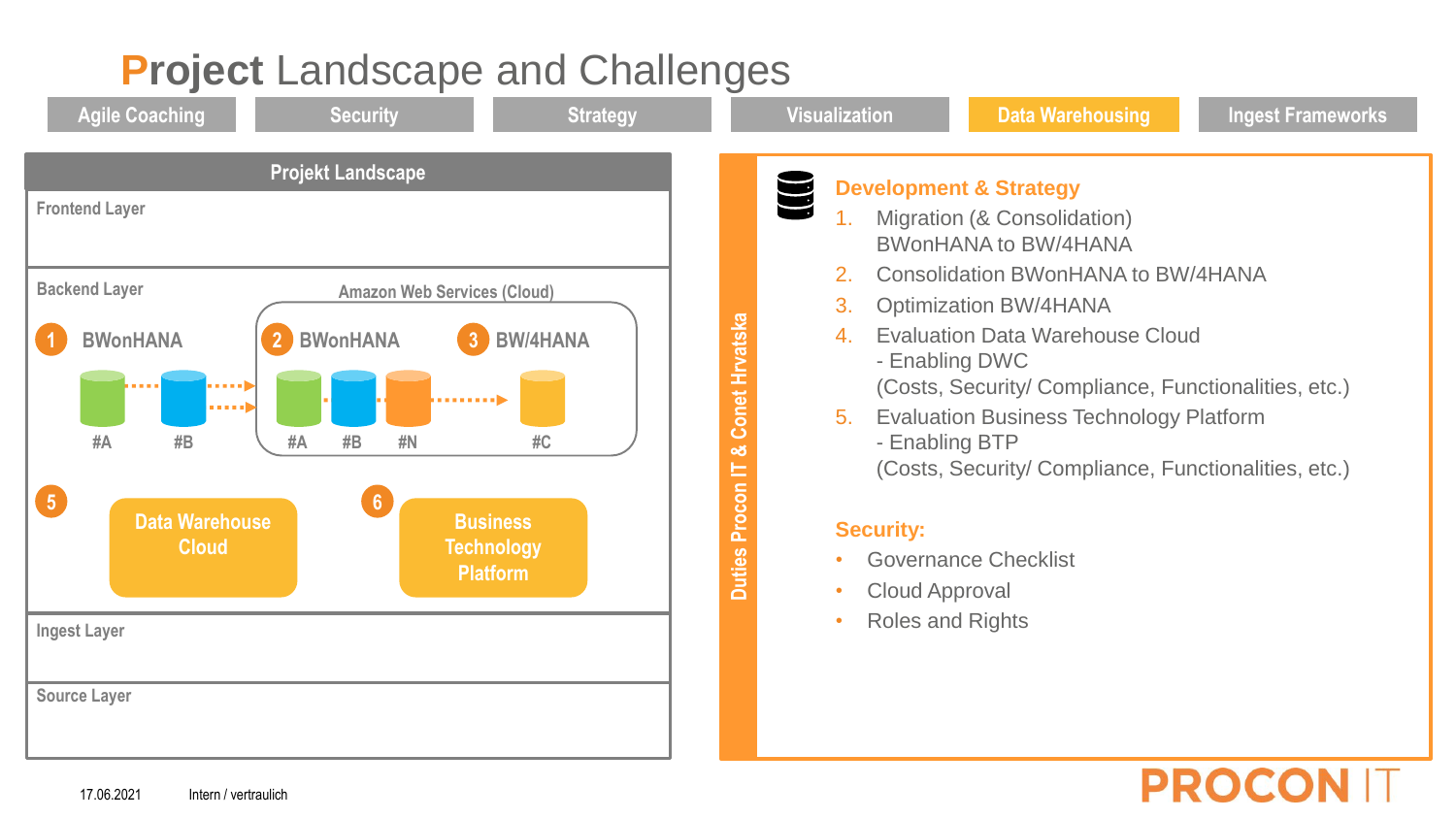## **Project Landscape and Challenges Agile Coaching Security Strategy Visualization Data Warehousing Ingest Frameworks Projekt Landscape Development & Strategy Ingest Frameworks: Frontend Layer** • ETL, Pipelining (Python) Data Catalogue (Governance) Machine Learning / Adnvanced Analytics Use Cases **Example 20 All Layer**<br> **BWonHANA**<br> **BWonHANA**<br>
Data Lake<br>
Data Lake<br> **BACKUP**<br>
Data Lake<br> **BACKUP**<br> **BACKUP**<br> **BACKUP**<br> **BACKUP**<br> **BACKUP**<br> **BACKUP**<br> **BACKUP**<br> **BACKUP**<br> **BACKUP**<br> **BACKUP**<br> **BACKUP**<br> **BACKUP**<br> **BACKUP**<br> **Duties Procon IT & Conet Hrvatska Security:** • Governance Checklist according to Risk Level of Data **Backend Layer** • Roles and Rights •• ♦ **Data Lake** 느 **BW/4HANA**  $j$  . . . . . . . . .  $\triangleright$ Procon -------**Ingest Layer** Duties **SAP Data Intelligence Smart Data Smart Data**  in Alban **Access Source Layer Non-Researcher Flat Files Data base S/4 S3**

**PROCO**